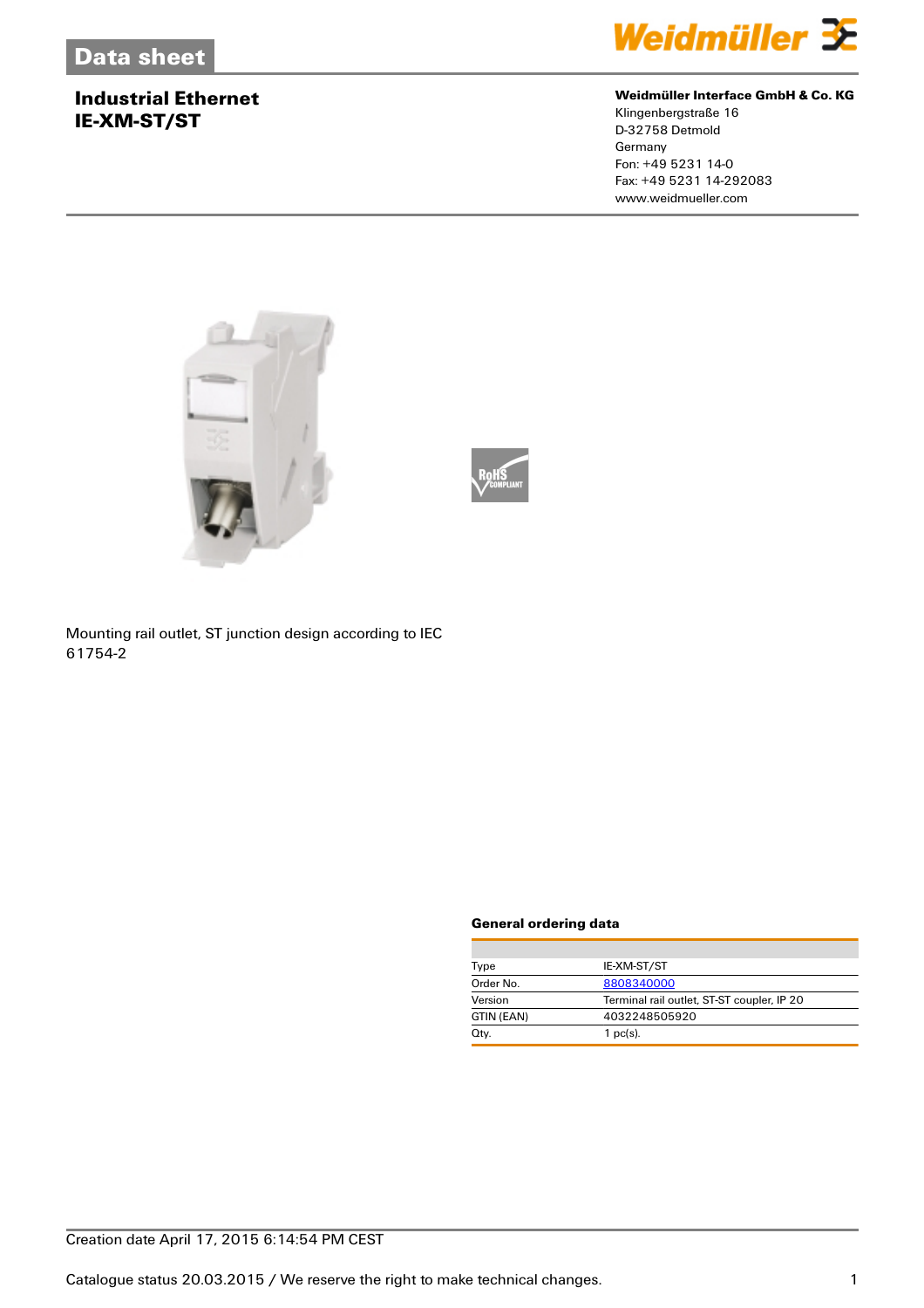## **Industrial Ethernet IE-XM-ST/ST**

# **Technical data**



#### **Weidmüller Interface GmbH & Co. KG**

Klingenbergstraße 16 D-32758 Detmold Germany Fon: +49 5231 14-0 Fax: +49 5231 14-292083

| <b>Dimensions and weights</b> |                                   |                          |                                                                                                       |
|-------------------------------|-----------------------------------|--------------------------|-------------------------------------------------------------------------------------------------------|
|                               |                                   |                          |                                                                                                       |
| Net weight                    | 27.6 <sub>g</sub>                 |                          |                                                                                                       |
| <b>Temperatures</b>           |                                   |                          |                                                                                                       |
|                               |                                   |                          |                                                                                                       |
| Operating temperature, max.   | 70 °C                             | Operating temperature    | -25 °C70 °C                                                                                           |
| Storage temperature           |                                   | Installation temperature |                                                                                                       |
| <b>Downloads</b>              |                                   |                          |                                                                                                       |
|                               |                                   |                          |                                                                                                       |
| <b>GOST Approval</b>          | <b>POCC</b><br>DE.ME25.B01411.pdf |                          |                                                                                                       |
| General data                  |                                   |                          |                                                                                                       |
|                               |                                   |                          |                                                                                                       |
| Colour                        | Light Grey                        | Configuration            | Inspection window for<br>labelling<br>1 TE pitch dimension<br>acc. to DIN 43880. insta-<br>compatible |
| Connection 1                  | <b>ST</b>                         | Connection 2             | <b>ST</b>                                                                                             |
| Description of article        | ST-ST coupler                     | Housing main material    | PA 66, UL 94: V-0                                                                                     |
| Insertion loss                | $< 0.15$ dB                       | Plugging cycles          | 750                                                                                                   |
| Protection degree             | <b>IP 20</b>                      | Type of mounting         | <b>TS 35</b>                                                                                          |
| <b>Standards</b>              |                                   |                          |                                                                                                       |
| <b>Connector standard</b>     | IEC 61754-2                       |                          |                                                                                                       |
| <b>Classifications</b>        |                                   |                          |                                                                                                       |
|                               |                                   |                          |                                                                                                       |
| <b>ETIM 3.0</b>               | EC001264                          | <b>ETIM 4.0</b>          | EC001264                                                                                              |
| <b>ETIM 5.0</b>               | EC001264                          | <b>ETIM 6.0</b>          | EC001264                                                                                              |
| <b>UNSPSC</b>                 | 43-17-27-10                       | eClass 5.1               | 27-25-05-04                                                                                           |
| eClass 6.2                    | 27-25-05-04                       | eClass 7.1               | 27-25-05-04                                                                                           |
| eClass 8.1                    | 19-17-01-25                       | eClass 9.0               | 19-17-01-25                                                                                           |
| <b>Approvals</b>              |                                   |                          |                                                                                                       |
|                               |                                   |                          |                                                                                                       |

Approvals



ROHS Conform